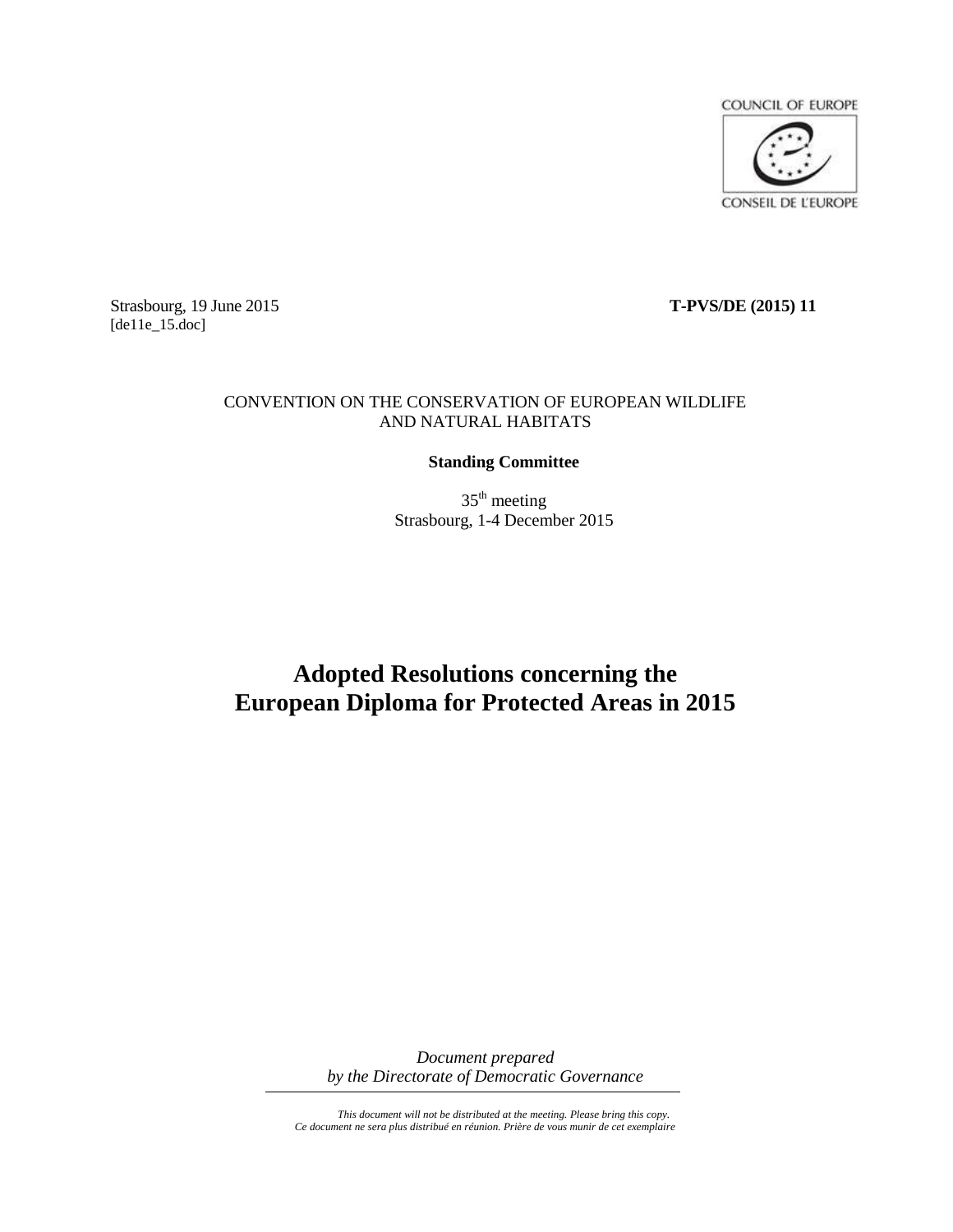## **Table of Contents**

| Resolution CM/ResDip(2015)1 on the award of the European Diploma for Protected Areas to the   |
|-----------------------------------------------------------------------------------------------|
| Resolution CM/ResDip(2015)2 on the renewal of the European Diploma for Protected Areas to the |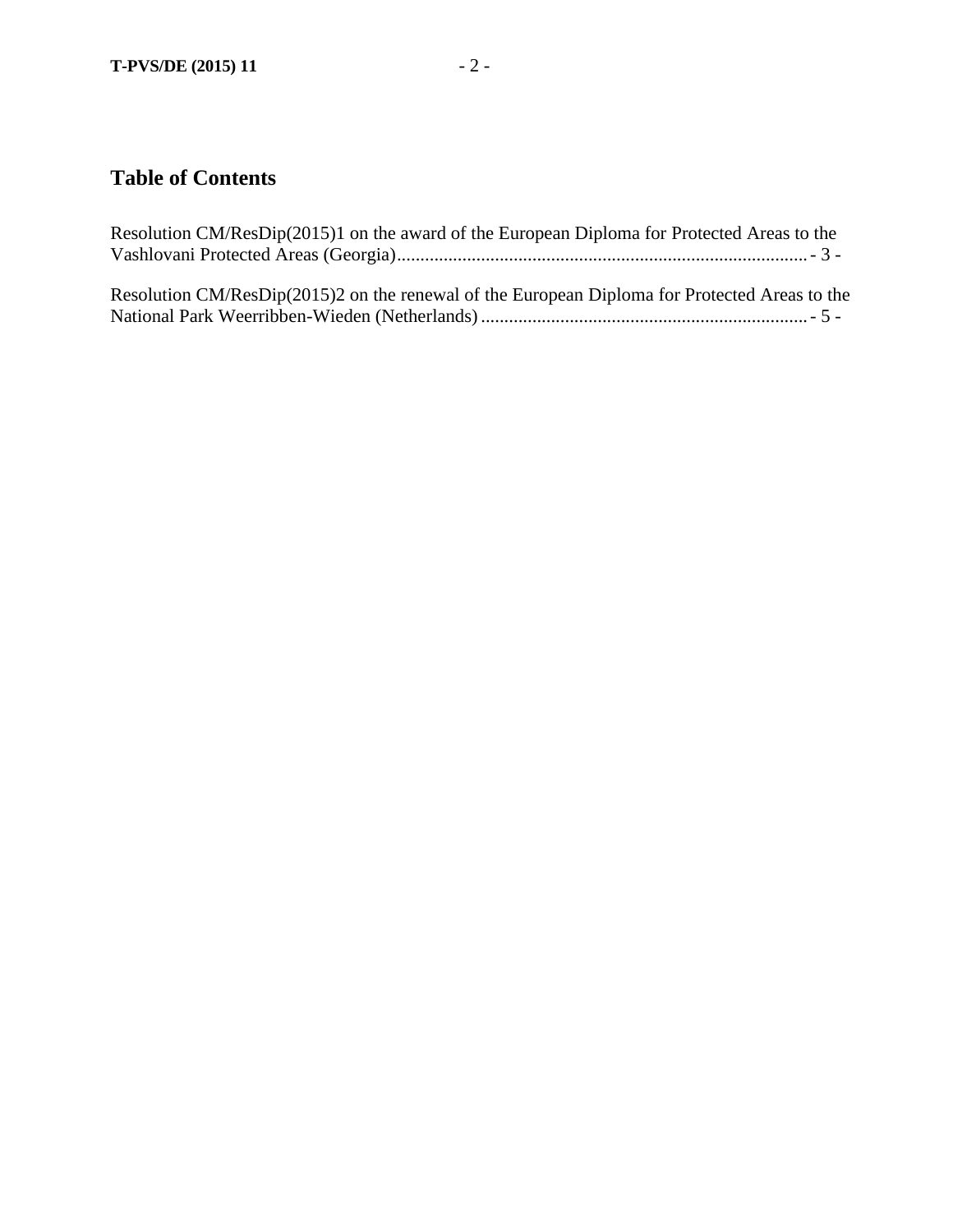#### - 3 - **T-PVS/DE (2015) 11**

COUNCIL OF EUROPE





<span id="page-2-0"></span>**Resolution CM/ResDip(2015)1 on the award of the European Diploma for Protected Areas to the Vashlovani Protected Areas (Georgia)**

*(Adopted by the Committee of Ministers on 3 June 2015 at the 1229th meeting of the Ministers' Deputies)*

The Committee of Ministers, under the terms of Article 15.*a* of the Statute of the Council of Europe,

Having regard to Resolution Res(65)6 instituting the European Diploma for certain protected landscapes, reserves and natural features, as amended by Resolution CM/ResDip(2008)1 on the revised regulations for the European Diploma for Protected Areas;

Taking into consideration the expert's report presented at the meeting of the Group of Specialists on the European Diploma for Protected Areas on 13 March 2015;

Having regard to the proposals of the Standing Committee to the Bern Convention,

Solemnly awards the European Diploma for Protected Areas to the Vashlovani Protected Areas (Georgia) which include five areas: the Vashlovani Strict Nature Reserve, the Vashlovani National Park, the Alazani Riparian Forest Natural Monument, the Takhti-Tepa Natural Monument and the Eagle Canyon Natural Monument; recognises the European significance of these areas which have remarkable landscapes; exceptional geological features; rich and diverse flora and fauna, including rare species; and ecosystems of particular importance for European biodiversity;

Places the aforesaid areas under the patronage of the Council of Europe until 3 June 2020;

Attaches the following two conditions to the award:

1. by the end of 2015, remove the shelters located on the immediate border of the Vashlovani Strict Nature Reserve, and rigorously enforce the existing regulation for grazing in the reserve;

2. accelerate the drafting process of a comprehensive sustainable grazing management plan, taking into account the socio-economic context and the effects of grazing, positive and negative, on the long-term conservation of the features of the Vashlovani Protected Areas; this plan will have clear objectives, a time frame for implementation and indicators of progress, and will address the matter of dismantlement and relocation of grazing equipment and activities outside the strict nature protection areas and the restoration of degraded zones of the Vashlovani National Park. A draft will be submitted to the Group of Specialists on the European Diploma by the end of 2016, with alternative grazing areas located at a reasonable distance from the borders of the zones where these activities are forbidden; the State Party is also urged to enforce the existing regulation on grazing in the whole Diploma area, without delay, and to limit grazing activities to the carrying capacity for the Vashlovani Protected Areas (to be determined);

Attaches the following seven recommendations to the award:

1. develop and fund an operational and comprehensive monitoring programme of the Diploma area; this programme should be focused on the specific natural and landscape features of the Diploma area and the anthropogenic pressures on it;

2. prepare and implement a programme to maintain and renovate field equipment and the infrastructure for tourists and visitors;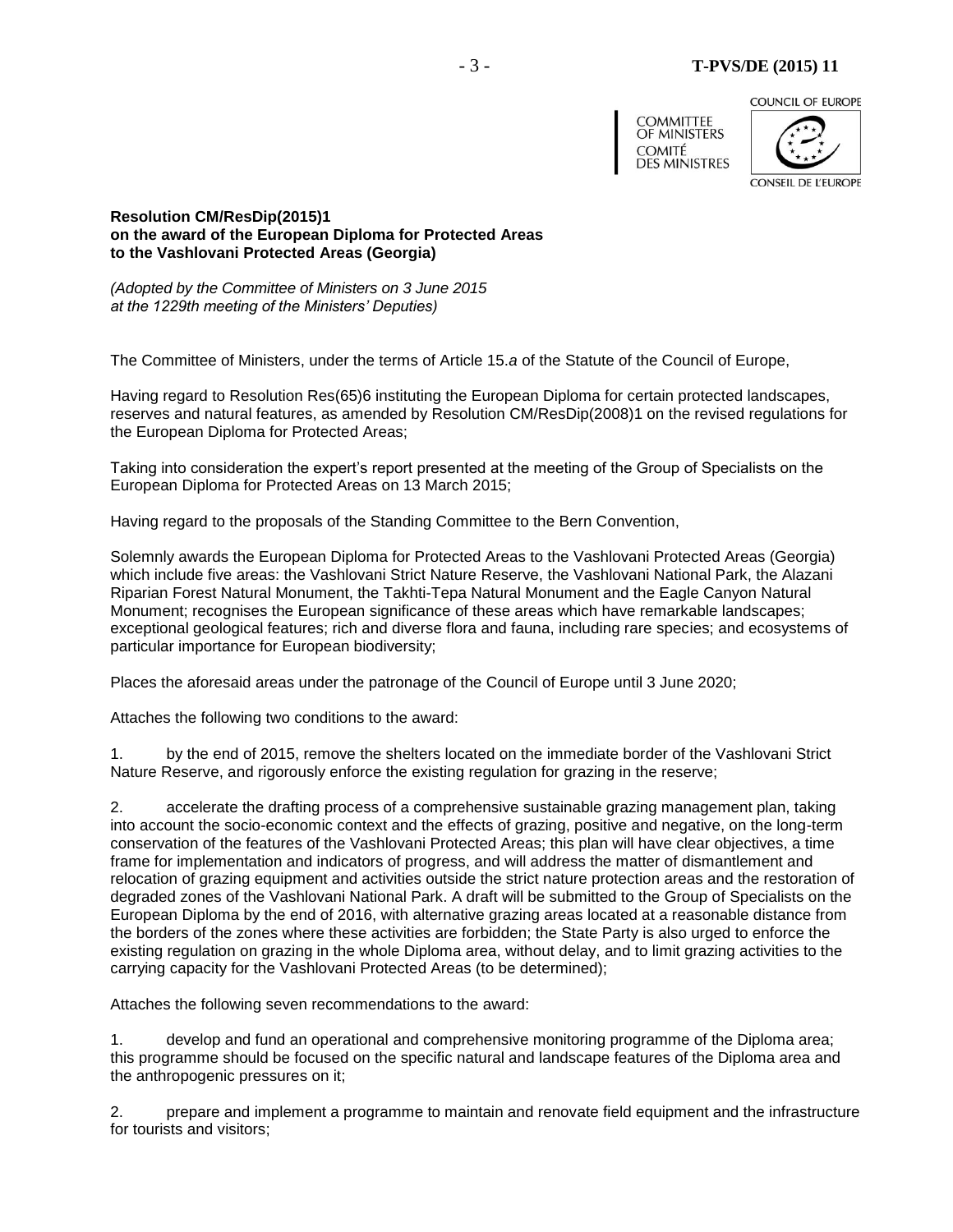3. pursue, update and complement inventories and mapping of species and habitats (distribution, abundance, state of conservation and tendencies), taking into account the Emerald Network's standards and requirements;

4. secure the Vashlovani Protected Areas core budget, from internal sources preferably, and provide funding to ensure that the 2013-19 management plan is fully implemented;

5. start the process of drafting the next management plan in a timely manner, so that the whole award period of the European Diploma for the Vashlovani Protected Areas is covered;

6. improve further the expertise and skills of the staff members, especially in the field of ecology and the knowledge and monitoring of species;

7. continue and develop cross-border co-operation for the protection of large carnivores.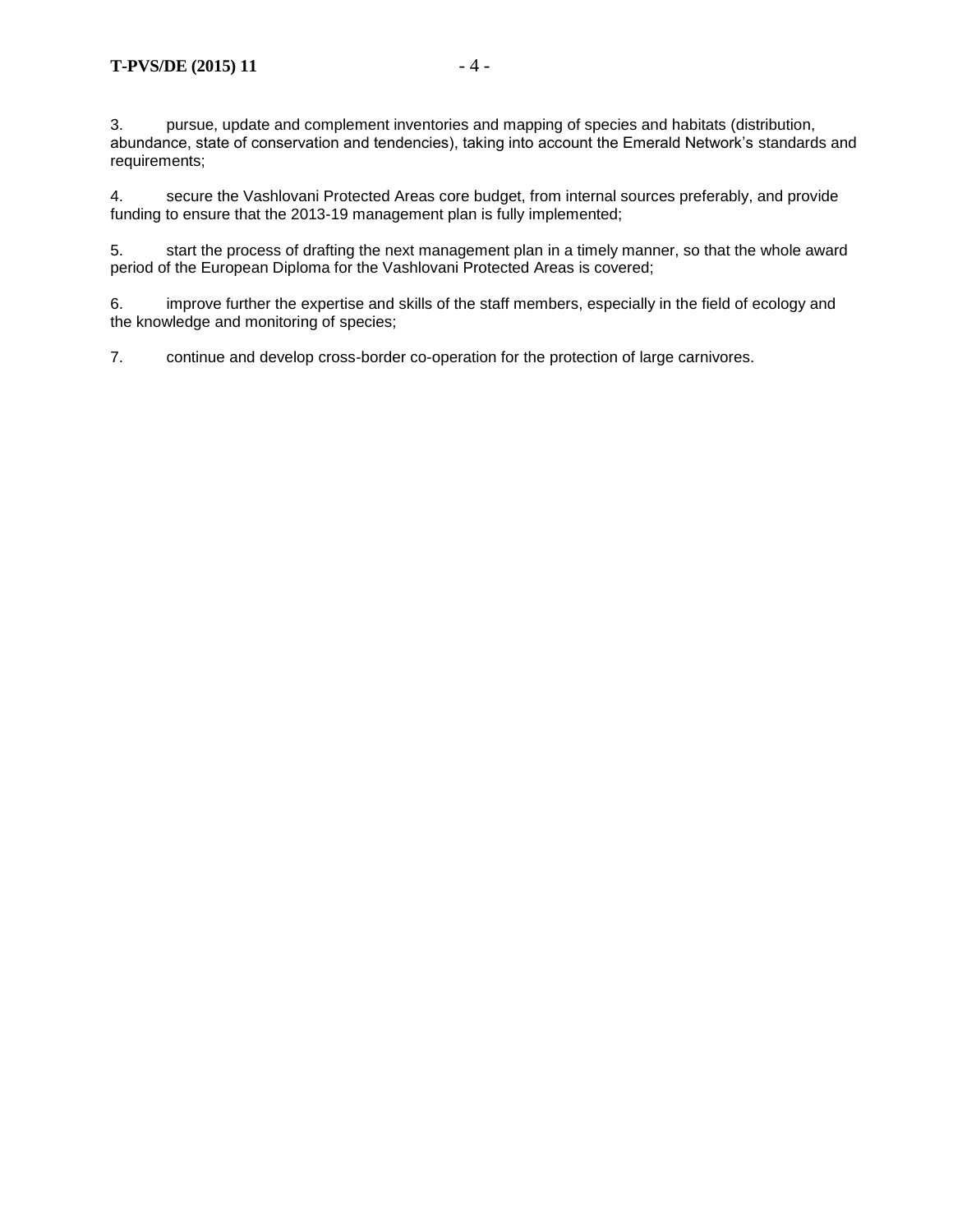COUNCIL OF EUROPE



**CONSEIL DE L'EUROPE** 

<span id="page-4-0"></span>**Resolution CM/ResDip(2015)2 on the renewal of the European Diploma for Protected Areas to the National Park Weerribben-Wieden (Netherlands)**

*(Adopted by the Committee of Ministers on 3 June 2015 at the 1229th meeting of the Ministers' Deputies)*

The Committee of Ministers, under the terms of Article 15.*a* of the Statute of the Council of Europe,

Having regard to Resolution Res(65)6 instituting the European Diploma for certain protected landscapes, reserves and natural features, as amended by Resolution CM/ResDip(2008)1 on the revised regulations for the European Diploma for Protected Areas;

Having regard to Resolution Res(95)20 on the award of the European Diploma to the De Weerribben Nature Reserve (Netherlands);

Having regard to Resolution CM/ResDip(2010)8 on the renewal of the European Diploma for Protected Areas awarded to the De Weerribben Nature Reserve (Netherlands) and to its extension to the De Wieden Nature Reserve (Netherlands);

Taking note of the Government of the Netherlands' wish for a joint European Diploma to the National Park Weerribben-Wieden when renewing the diploma in 2015;

Taking into consideration the expert's report presented at the meeting of the Group of Specialists on the European Diploma for Protected Areas on 13 March 2015;

Having regard to the proposals of the Standing Committee to the Bern Convention,

Renews the European Diploma for Protected Areas awarded to the De Weerribben Nature Reserve and to its extension to the De Wieden Nature Reserve, jointly presented under the name "National Park Weerribben-Wieden", until 3 June 2020;

Attaches the following condition to the renewal:

1. urge the responsible authorities to adopt the joint Natura 2000 management plan, by the end of 2016, as an official and binding document which will be considered as covering the requirements of the European Diploma;

Attaches the following eight recommendations to the renewal:

1. implement a monitoring programme to evaluate the effects of the new connection between De Weerribben and De Wieden, the construction of which was finished by the end of 2014, at least on important and/or endangered species, considering the exemplary role of the project;

2. monitor the further development of fish stocks, with an emphasis on eels, to strengthen the ecological function of the reserves and natural reproduction in line with Natura 2000 requirements;